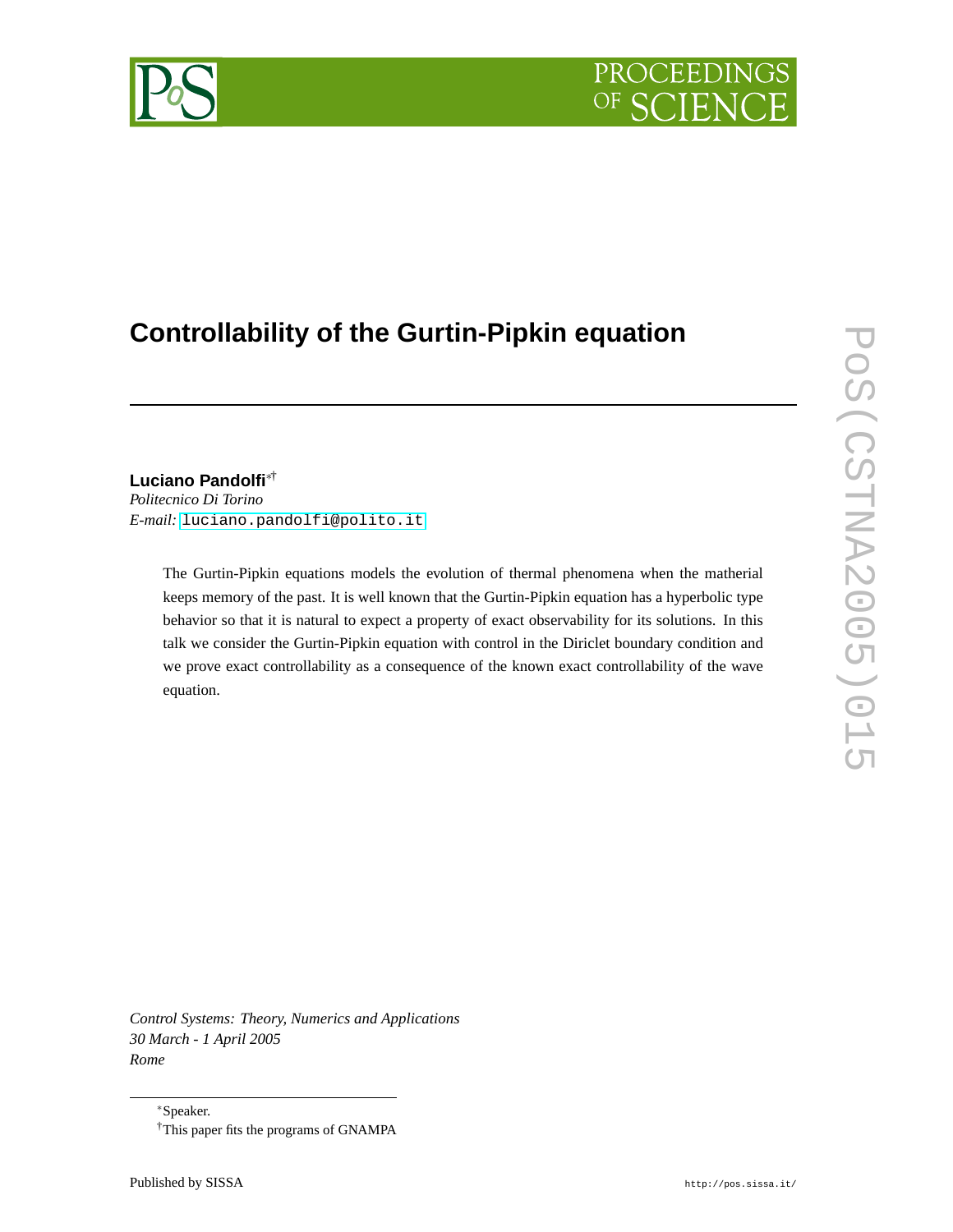#### <span id="page-1-0"></span>**1. Introduction**

The Gurtin-Pipkin equation, proposed in [\[5\]](#page-10-0), is the following equation:

$$
\theta_t(t,x) = \int_0^t b(t-s)\Delta\theta(s,x) \,ds + f(t,x) \qquad x \in \Omega, \ t \ge 0. \tag{1.1}
$$

This equation was introduced in order to model the temperature evolution in a thermal system with memory: We shall study this equation in a bounded region  $\Omega$  with "regular" boundary Γ (this assumption is discussed below). We associate an initial condition and a boundary condition of Dirichlet type to (1.1):

$$
\Theta(0,x) = \Theta_0(x) \in L^2(\Omega), \qquad \Theta(t,s) = u(s) \in L^2_{loc}(0,+\infty;L^2(\Gamma)), \quad \Gamma = \partial\Omega. \tag{1.2}
$$

Reasons for this equation: 1) According to the "usual" heat equation, a signal propagates with infinite speed. This is not physical. 2) Experience shows that at very low temperatures heat propagates in a wave-like fashion.

Both these points are addressed by Eq. (1.1) which takes into account the past history of the system. Thanks to this fact, Eq. (1.1) displays hyperbolic type properties as suggested by the special case  $b \equiv 1$  and  $u = 0$ . In this case Laplace transform gives

$$
\lambda\hat{\theta}(\lambda)-\theta_0=\frac{1}{\lambda}\Delta\hat{\theta}(\lambda)+\hat{f}(\lambda)
$$

which displays some "hyperbolic look". In general, it turns out that signals whose propagation is described by Eq.  $(1.1)$  have a finite speed, see [\[2\]](#page-10-0).

Our goal is to prove that a process governed by the Gurtin-Pipkin equation (1.1) is *exactly controllable in finite time,* according to the following definition: *there exists T* > 0 *such that for*  $e$ *very*  $\tilde{\theta} \in L^2(\Omega)$  *there exists*  $u \in L^2(0,T;L^2(\Gamma))$  *which drives the solution of the G-P equation to hit*  $\tilde{\theta}$  *at time T*. In contrast with this, the heat equation is only approximately controllable.

In fact, our first goal will be to define the solutions to the G-P equation with Dirichlet boundary conditions, and to study their properties. We follow an idea of Belleni-Morante for this (see [\[2\]](#page-10-0)) and we reduce Eq. (1.1) to a Volterra equation (with bounded operators!) using the cosine operator theory.

The proofs of the results reported here can be found in [\[13\]](#page-10-0) but the controllability proof presented here is shorter and more direct.

The bonus of this cosine operator approach is that controllability of Eq. (1.1) is a direct consequence of the (known) corresponding property of the wave equation:

$$
w_{tt}(t,x) = \Delta w(t,x) \quad \text{in } \Omega
$$
  
\n
$$
w(0,x) = w_0(x), \quad w_t(0,x) = w_1(x) \quad \text{in } \Omega
$$
  
\n
$$
w(t,s) = u(s) \text{ on } \Gamma.
$$
\n(1.3)

We introduce now the assumptions used below.

**Assumption 1.** The kernel  $b(t)$  is twice continuously differentiable and  $b(0) = \mu > 0$ . Controllability will be proved in section [4](#page-7-0) under the additional assumption: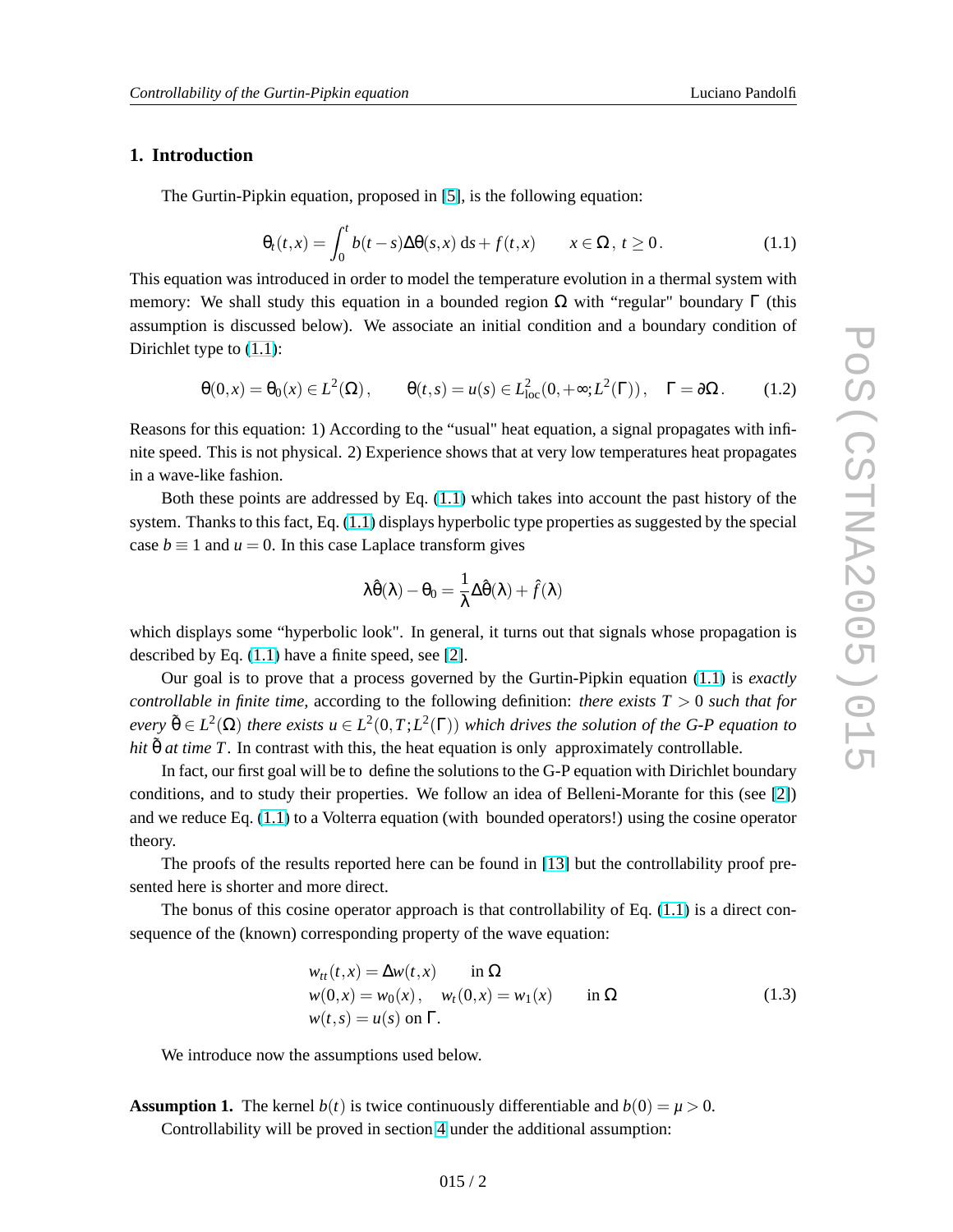- stronger regularity:  $b \in C^3$ ;
- stronger positivity condition:  $b(t)$  is integrable on  $[0, +\infty)$  and

$$
\hat{b}(0) = \int_0^{+\infty} b(t) \, \mathrm{d}t > 0. \quad \blacksquare
$$

The assumption that we make on the region  $\Omega$  is:

**Assumption 2.** We assume that the region  $\Omega$  is simply connected, with boundary of class  $C^2$ .

**Remark 3.** We observe:

- The condition  $b(0) > 0$  is crucial in order to have a hyperbolic type behavior. In order to simplify the notations we shall put  $b(0) = 1$ . This amount to the choice of a suitable time scale and is not restrictive.
- The assumption on  $\Omega$  is stronger then needed. For brevity we are not going to discuss this here.

It is crucial to note: under the stated assumptions on  $\Omega$ , the wave equation [\(1.3\)](#page-1-0) is exactly controllable in finite time.

Finally we quote the following papers concerned with the controllability of the Gurtin-Pipkin equation: [\[1,](#page-10-0) [3,](#page-10-0) [10,](#page-10-0) [12\]](#page-10-0)

#### **2. Cosine operators and the solutions of the Gurtin-Pipkin equation**

Our first step is the definition of the solutions of the Gurtin-Pipkin equation [\(1.1\)](#page-1-0). We shall use the cosine operator theory, as presented in [\[4,](#page-10-0) [14\]](#page-10-0) and used in [\[2,](#page-10-0) [7\]](#page-10-0). We shall use the same notations as in [\[2\]](#page-10-0).

Let *A* be the generator of an exponentially stable holomorphic semigroup on a Hilbert space *X* (for us, the laplacian with Dirichlet homogeneous conditions on  $L^2(\Omega)$ ). Let moreover  $\mathcal{A} =$  $i(-A)^{1/2}$ . It is known that *e*<sup> $\mathcal{A}$ *t*</sup> is a *C*<sub>0</sub>-*group* of operator on *X*. The strongly continuous operator valued function h i

$$
R_+(t) = \frac{1}{2} \left[ e^{\mathcal{A}t} + e^{-\mathcal{A}t} \right] \qquad t \in \mathbb{R}
$$

is called *cosine operator* (the cosine operator generated by *A*). It is convenient to introduce the operators h i

$$
R_{-}(t) = \frac{1}{2} \left[ e^{\mathcal{A}t} - e^{-\mathcal{A}t} \right], \qquad S(t) = \mathcal{A}^{-1} R_{-}(t), \qquad t \in \mathbb{R}.
$$

The operator  $S(t)$  is called the *sine operator* (generated by A.)

The following "integration by parts formulas" can be justified:

**Lemma 4.** Let  $\xi(s) \in C^1(0,T;X)$ . We have

$$
\int_0^t R_+(t-s)\dot{\xi}(s) ds = \xi(t) - R_+(t)\xi(0) + \mathcal{A} \int_0^t R_-(t-s)\xi(s) ds \tag{2.1}
$$

$$
\int_0^t R_-(t-s)\dot{\xi}(s) ds = -R_-(t)\xi(0) + \mathcal{A} \int_0^t R_+(t-s)\xi(s) ds \tag{2.2}
$$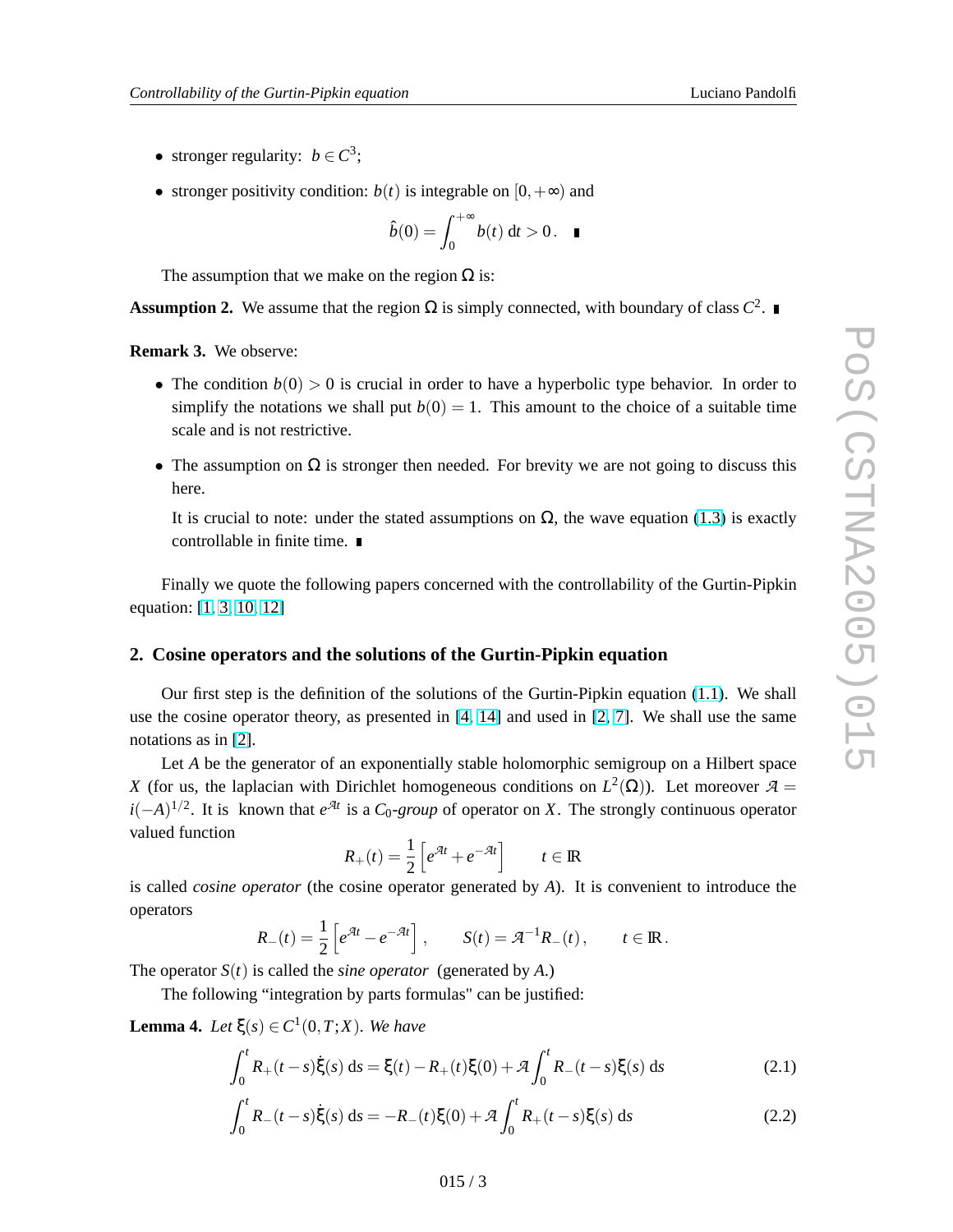<span id="page-3-0"></span>Now we make some formal computations which can be justified for "very regular" data and which leads to Volterra integral equation which is then taken as the definition for the solution of the G-P equation.

We ignore for simplicity the distributed input  $f(t)$ .

Let *D* be the Dirichlet map:

$$
\theta = Du \iff \begin{cases} \Delta \theta = 0 \\ \theta_{|\Gamma} = u. \end{cases}
$$

We write Eq.  $(1.1)$  as

$$
\theta_t = \int_0^t b(t-s)A\left\{\theta(s) - Du(s)\right\} ds.
$$

This is clearly legitimate if  $\theta(t, x)$  is a classical solution of [\(1.1\)](#page-1-0). Now, we introduce  $\xi(t) =$  $\theta(t) - Du(t)$  and, if *u* is regular and  $\theta$  is a classical solution, we see that

$$
\xi_t = \int_0^t b(t - s) A \xi(s) \, ds - Du'(t) \,. \tag{2.3}
$$

We apply the operator  $R_+(t-s)$  to both the sides of the equality (2.3) and we integrate from 0 to *t*. After several formal manipulations (justified for "regular" data) based on the integration by parts formula we find the following integral equation for ξ:

$$
\xi(t) = R_+(t)\xi(0) + \int_0^t R_-(t-s) \int_0^s b'(s-r) \mathcal{A}\xi(r) \, dr \, ds
$$

$$
-Du(t) + R_+(t)Du(0) - \mathcal{A} \int_0^t R_-(t-s)Du(s) \, ds.
$$

We re-introduce  $\theta$  and we find that  $\theta$  solves the following equivalent Volterra integral equations

$$
\Theta(t) = \left\{ R_+(t)\Theta_0 - \mathcal{A} \int_0^t R_-(t-s)Dv(s) \, ds \right\}
$$

$$
+ \int_0^t R_+(t-s)f(s) \, ds \right\} + \int_0^t L(t-s)\Theta(s) \, ds,
$$

$$
\Theta(t) = \left\{ R_+(t)\Theta_0 - \mathcal{A} \int_0^t R_-(t-s)Du(s) \, ds \right\}
$$

$$
- \int_0^t L(t-s)Du(s) \, ds + \int_0^t R_+(t-s)f(s) \, ds \right\}
$$

$$
+ \int_0^t L(t-s)\Theta(s) \, ds.
$$
(2.4)

where *u* and *v* are related by

$$
v(s) = u(s) + \int_0^s b'(s - r)u(r) dr.
$$
 (2.5)

This equation admits precisely one solution  $u \in L^2(0,T;L^2(\Gamma))$  for every  $v \in L^2(0,T;L^2(\Gamma))$  and the transformation from  $\nu$  to  $\mu$  is linear, continuous and with continuous inverse, for every  $T > 0$ .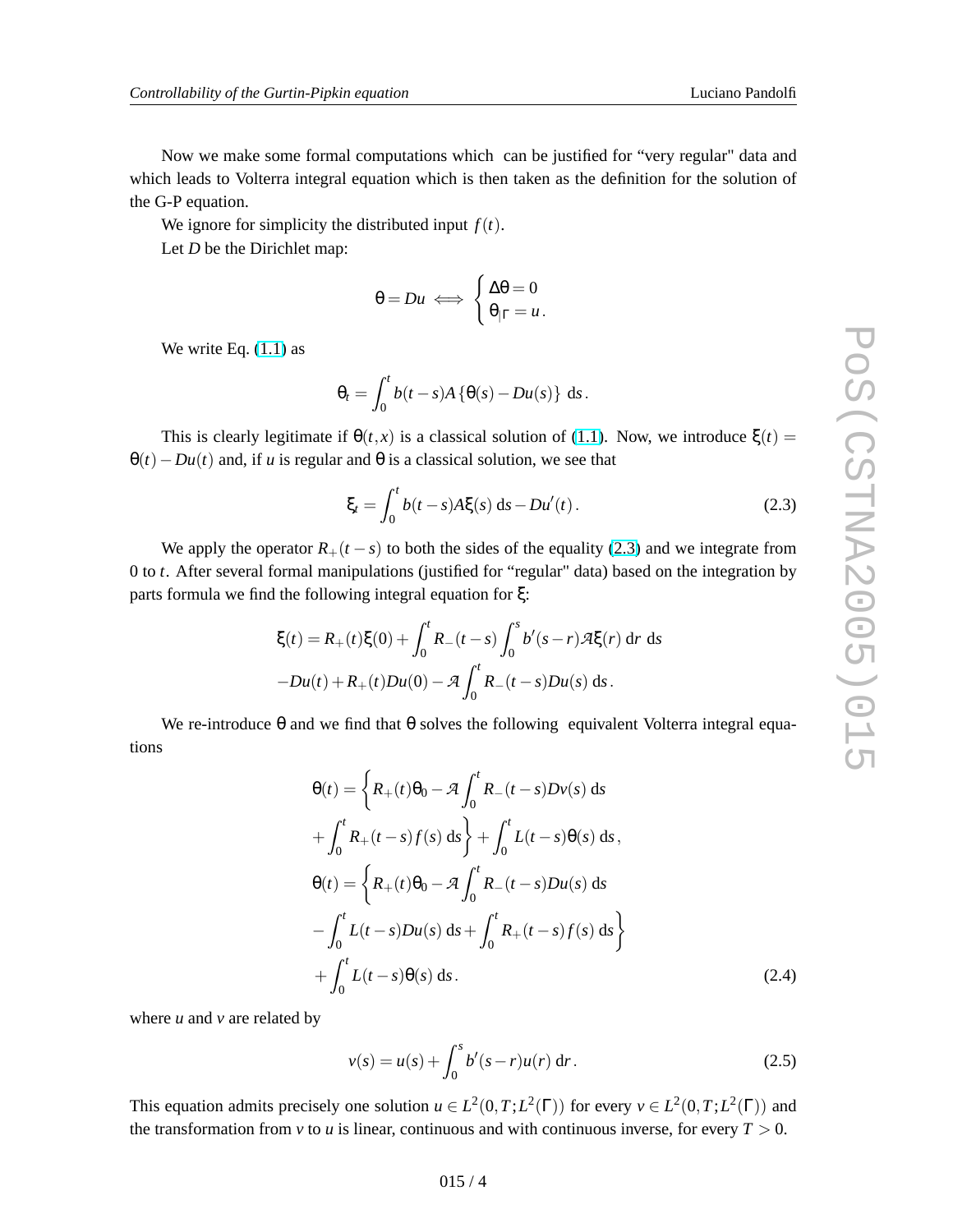<span id="page-4-0"></span>**Remark 5.** It is important now to recall that

$$
\mathcal{A}\int_0^t R_-(t-s)Du(s) ds = A\int_0^t S(t-s)Du(s) ds \qquad (2.6)
$$

defines a linear and continuous transformation from  $L^2(0,T;L^2(\Gamma))$  to  $C(0,T;L^2(\Omega))$ , for every *T* > 0, see [\[8\]](#page-10-0). ■

This important remark suggests the following definition:

**Definition 6.** *The solutions the Gurtin-Pipkin equation* [\(1.1\)](#page-1-0) *are those continuous functions*  $\theta(t)$ *which solve the Volterra equation [\(2.4\)](#page-3-0).*

#### **3. Regularity properties of the solutions**

From the very definition, the solutions of Eq. [\(1.1\)](#page-1-0) belong to  $C([0,T], L^2(\Omega))$ . In fact, we shall need the following more precise results, which are only stated here. We recall that dom $A =$  $H^2(\Omega) \cap H^1_0(\Omega)$  so that dom  $\mathcal{A} = H^1_0(\Omega)$ .

**Theorem 7.** *The transformation*  $(\theta_0, f, u) \rightarrow \theta(\cdot; \theta_0, f, u)$  *is linear and continuous from*  $L^2(\Omega) \times$  $L^2(Q) \times L^2(G)$  to  $C(0,T;L^2(\Omega))$ . If  $f=0$ ,  $u=0$  and  $\theta_0 \in \text{dom} A^k$  then  $\theta(t) \in C(0,T;\text{dom} A^k)$ . *Moreover,*

*I*) *If f* ∈ *C*<sup>1</sup>(0,*T*;*L*<sup>2</sup>( $\Omega$ )), *u* ∈ *C*<sup>2</sup>(0,*T*;*L*<sup>2</sup>( $\Gamma$ )) *and if*  $\theta_0 - Du(0) \in \text{dom } A$  *then*  $\xi(t) = \theta(t) - Du(t)$ *belongs to*  $C^1(0,T;L^2(\Omega)) \cap C(0,T; \text{dom } \mathcal{A})$ *.* 

*2*) *if furthermore*  $θ_0 - Du(0) \in \text{dom}A$ ,  $f(0) - Du'(0) = 0$ ,  $f ∈ C^2(0, T; L^2(\Omega))$  *and*  $u ∈ C^3(0, T; L^2(Γ))$  $t$  *then:* a) if  $f''(t)$  and  $u'''(t)$  are exponentially bounded, the function  $\xi(t)$ ,  $\xi'(t)$ ,  $A\xi(t)$  are contin*uous and exponentially bounded; b)*  $\theta(t)$  *solves Eq.* [\(1.1\)](#page-1-0) *in the sense that*  $\xi(t)$  *is continuously differentiable, takes values in domA and for every*  $t \geq 0$  *we have* 

$$
\xi_t = \int_0^t b(t-s)A\xi(s) \, ds - Du'(t) + f(t).
$$

The results that most interest us concern normal derivatives. Let us introduce the trace operator

$$
\gamma_1\theta=\frac{\partial}{\partial n}\theta_{|_{\Gamma}}
$$

We use the notation  $b \star \theta$  to denote the convolution,

$$
(b \star \theta)(t) = \int_0^t b(t - s)\theta(s) \, ds.
$$

**Lemma 8.** *Let*  $u = 0$ ,  $f = 0$ *. We have:* 

$$
\gamma_1(b\star\theta)\in H^{-1}(0,T;L^2(\Gamma))
$$

and the transformation from  $\theta_0 \in L^2(\Omega)$  to  $\gamma_1(b \star \theta) \in H^{-1}(0,T;L^2(\Gamma))$  is continuous.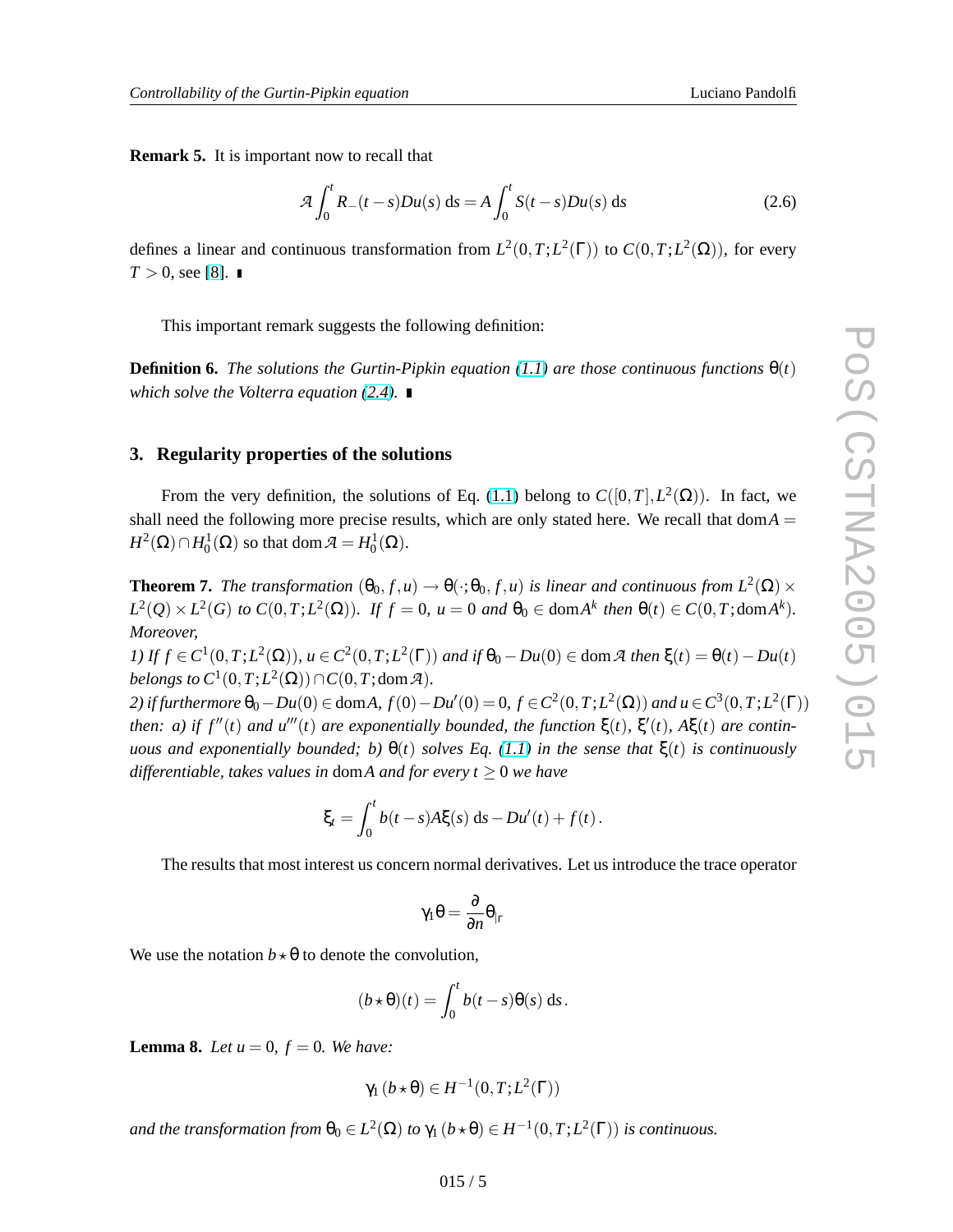<span id="page-5-0"></span>The usual proofs of the controllability of wave type equations are based on two inequalities, the "direct" and the "inverse" inequality. The use of the inverse inequality for the Gurtin-Pipkin equation is bypassed here, since our controllability result is derived from the known controllability property of the wave equation. Also the direct inequality is not used. Only the weaker result in Lemma [8](#page-4-0) is used. However, the direct inequality is an additional piece of information on the regularity of the solutions and it has its own interest. It turns out that the direct inequality holds but it needs not to be proved anew: it is a consequence of the corresponding property of the solutions of the wave equation. For completeness the proof from [\[13\]](#page-10-0) is reported.

Let us consider the wave equation [\(1.3\)](#page-1-0) with  $u = 0$  and  $w_1 = 0$ . It is known that

$$
w(t) = R_+(t)w_0, \qquad t \in \mathbb{R}
$$

and if  $w_0 \in H_0^1(\Omega)$  then  $\gamma_1 w(t)$  exists as an element of  $L^2(-T, T; L^2(\Gamma))$ . Moreover,

$$
w_0 \longrightarrow \gamma_1 w(t) = \gamma_1 [R_+(t) w_0]
$$
\n(3.1)

is continuous from  $w_0 \in H_0^1(\Omega)$  to  $L^2(-T, T; L^2(\Gamma))$  for every  $T > 0$ , see [\[9,](#page-10-0) [11,](#page-10-0) [6\]](#page-10-0). Here the full strength of the assumption made on  $\Omega$  is needed.

The sense in which the trace exists is as follows: it exists for the "regular" vectors  $w_0$ . It is proved the stated continuous dependence, so that the trace operator is extended by continuity to every initial condition in  $H_0^1(\Omega)$ .

**Theorem 9.** *Let f and u be zero. The transformation*

$$
\theta_0 \to \gamma_1 \theta
$$

*is continuous from*  $H_0^1(\Omega)$  *to*  $L^2(0,T;L^2(\Gamma))$  *for every*  $T > 0$ *.* 

<u>Proof</u>. We proved (Lemma [\(7\)](#page-4-0)) that if  $θ_0 ∈ domA^k$  then  $θ(t) ∈ domA^k$  for every *t* so that the trace γ1θ(*t*) exists in the usual sense, provided that *k* is large enough. We prove continuity from *H* 1 0 (Ω) to  $L^2(G)$  so that the transformation  $\theta_0 \to \gamma_1 \theta(t)$  can be extended to every initial condition  $\theta_0 \in H^1_0(\Omega)$ .

Let  $w(t) = R_+(t)\theta_0$  be the solution of problem [\(1.3\)](#page-1-0) (with now  $w_0 = \theta_0$ ). Then,  $\theta(t)$  is the solution of the Volterra integral equation

$$
\theta(t) = w(t) + \int_0^t \left[ R_+(t-s)b'(0)\theta(s) + \int_0^{t-s} R_+(t-s-v)b''(v)[\theta(s)] dv \right] ds
$$
  
- 
$$
\int_0^t b'(t-s)\theta(s) ds.
$$
 (3.2)

Let  $T > 0$  be fixed. The properties of the wave equation recalled above show that for every fixed *s*, the function

$$
t \longrightarrow \gamma_1 \left[ R_+(t-s) \theta(s) \right]
$$

is square integrable, hence it is integrable. We now proceed in two steps.

Step 1) we prove that  $s \to \gamma_1 [R_+(t-s)\theta(s)]$  exists and belongs to  $L^2(G)$  for a.e. *t*.

We shall prove below that the function of *s*

$$
s \to \int_0^T \gamma_1 \left[ R_+(t-s) \theta(s) \right] \, \mathrm{d}t \tag{3.3}
$$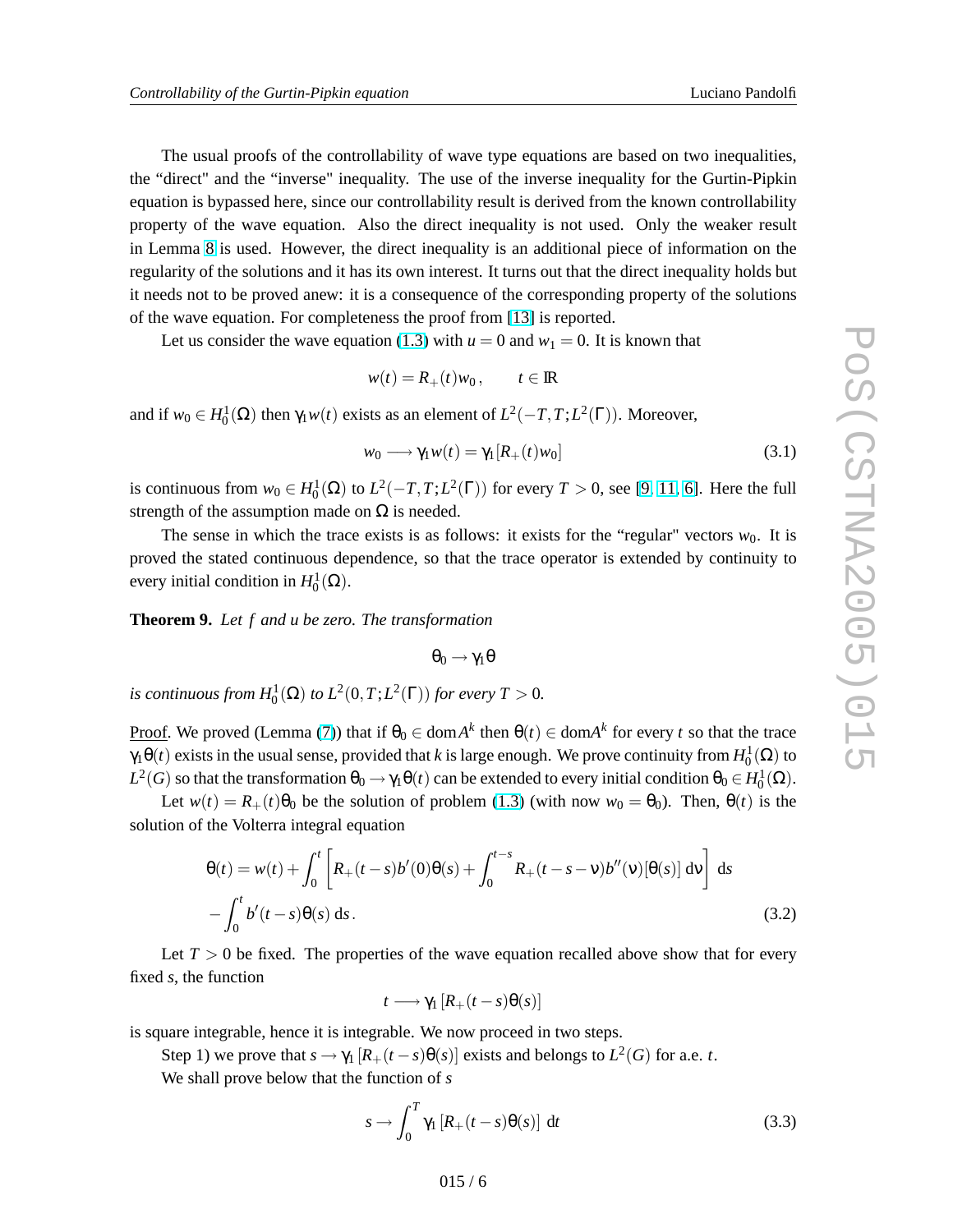is continuous, hence square integrable. Granted this we can integrate,

$$
\int_0^T \left\| \int_0^T \gamma_1 \left[ R_+(t-s) \theta(s) \right] dt \right\|^2 ds
$$
  
\$\leq \int\_0^T \left\{ T \cdot \int\_0^T \left\| \gamma\_1 \left[ R\_+(t-s) \theta(s) \right] \right\|^2 dt \right\} ds < +\infty\$. (3.4)

Now, Fubini theorem shows that the function

$$
s \longrightarrow \gamma_1 \left[ R_+(t-s)\theta(s) \right]
$$

exists a.e. and belongs to  $L^2(G)$ . Moreover,

$$
\int_0^T \int_0^T ||\gamma_1 R_+(t-s)\theta(s)||^2 dt ds = \int_0^T \int_{-s}^{T-s} ||\gamma_1 R_+(r)\theta(s)||^2 dr ds
$$
  
\n
$$
\leq M ||\theta||_{L^2(0,T;H_0^1(\Omega))}^2 \leq \tilde{M} ||\theta_0||_{H_0^1(\Omega)}^2.
$$
\n(3.5)

Inequalities (3.4) and (3.5) show that the function

$$
t \longrightarrow \int_0^t \gamma_1[R_+(t-s)\theta(s)] \, ds \, ,
$$

as an element of  $L^2(Q)$ , depends continuously on  $\theta_0 \in H_0^1(\Omega)$ .

In order to complete this argument we prove continuity of the function in [\(3.3\)](#page-5-0). We represent

$$
\int_0^T \left[ \gamma_1 R_+(t-s) \theta(s) - \gamma_1 R_+(t-s') \theta(s') \right] dt
$$
  
= 
$$
\int_0^T \left[ \gamma_1 R_+(t-s) \theta(s) - \gamma_1 R_+(t-s) \theta(s') \right] dt
$$
 (3.6)

$$
+\int_0^T \left[\gamma_1 R_+(t-s)\theta(s') - \gamma_1 R_+(t-s')\theta(s')\right] dt \tag{3.7}
$$

We know from Theorem [7](#page-4-0) point 1) that if  $\theta_0 \in H_0^1(\Omega) = \text{dom } \mathcal{A}$  then the solution  $\theta(s)$  is continuous from *s* to  $H_0^1(\Omega)$ . Hence,

$$
\lim_{s'\to s}||\theta(s)-\theta(s')||_{H^1_0(\Omega)}=0\,.
$$

This shows that the integral in (3.6) tends to zero, thanks to the regularity of the trace operator of the *wave* equation.

The integral in (3.7) is represented as

$$
\int_0^T \left[ \gamma_1 R_+(t-s'+(s'-s)) \theta(s') - \gamma_1 R_+(t-s') \theta(s') \right] dt.
$$

This tends to zero for  $s - s' \to 0$ , thanks to the Lebesgue theorem on the continuity of the shift.

We recapitulate: we have now proved that  $\gamma_1 R_+(t-s) \theta(s)$  is well defined, as an element of  $L^2$ , both as a function of *t* and as a function of *s*. In order to complete the proof:

Step 2) we prove that the trace  $\gamma_1 \theta(s)$  exists in  $L^2(G)$  and depends continuously on  $\theta_0 \in H_0^1(\Omega)$ . We go back to the equation  $(3.2)$  that we now represent as

$$
\theta(t) = F(t) + \int_0^t b'(t-s)\theta(s) \, ds.
$$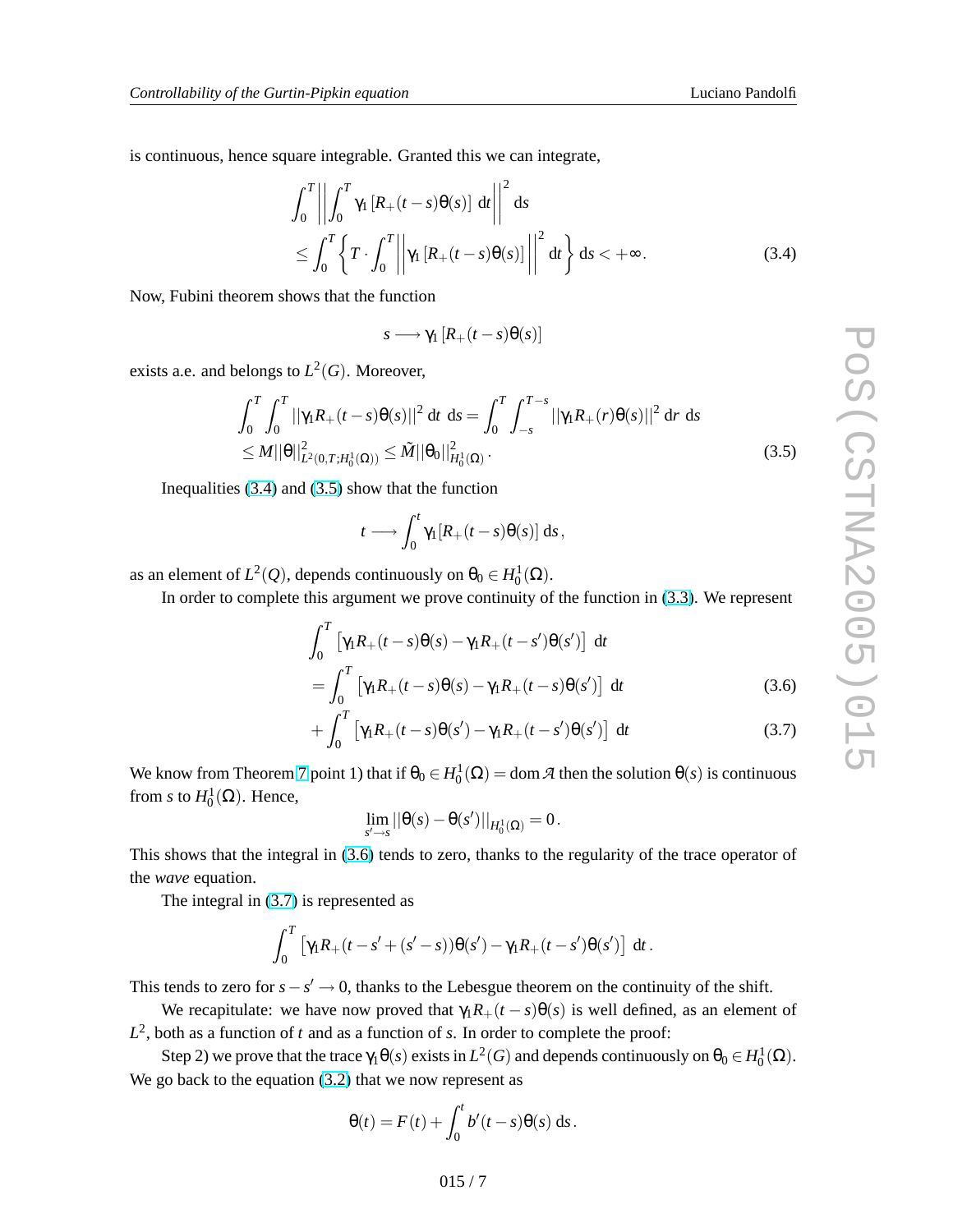<span id="page-7-0"></span>Here

$$
F(t) = y(t) + \int_0^t \left[ R_+(t-s)b'(0)\theta(s) + \int_0^{t-s} R_+(t-s-v)b''(v)[\theta(s)] dv \right] ds
$$

and we proved that  $\gamma_1 F(t) \in L^2(G)$  is a continuous function of  $\theta_0 \in H_0^1(\Omega)$ .

The function  $b'(t)$  is scalar, so that for  $\theta_0 \in \text{dom} A^k$ , k large enough, we have

$$
\gamma_1 \theta(t) = \gamma_1 F(t) + \int_0^t k(t-s) \gamma_1 F(s) \, ds
$$

where  $k(t)$  is the resolvent kernel of  $b'(t)$ . The required continuity property of  $\gamma_1 \theta(t)$  now follows because the right hand side of this equality is a continuous function of  $\gamma_1 F(t) \in L^2(G)$ .

#### **4. Controllability**

Up to now we only used  $b \in C^2$ . In fact, *b* continuous and with two continuous derivatives defined with the exception of a finite number of points will do. For the next controllability theorem we use  $b \in \mathbb{C}^3$ . We don't know at what extent this can be weakened.

**Theorem 10.** *Let*  $b(0) > 0$  *and*  $\hat{b}(0) > 0$ *. There exists*  $T > 0$  *and for every*  $\theta_1 \in L^2(\Omega)$  *there exists*  $u \in L^2(G)$  *such that the corresponding solution*  $\theta(t; u)$  *of* [\(1.1\)](#page-1-0) (with  $f = 0$ ) *satisfies* 

$$
\Theta(T;u)=\Theta_1.
$$

In the proof we use the known results on the controllability of the wave equation and a compactness argument, and we prove first that the reachable space is closed with finite codimension for *T* large. We then characterize the orthogonal of the reachable space and we prove that it is 0.

Idea of the proof: let  $\angle$  be the Volterra operator in [\(2.4\)](#page-3-0) and  $\angle$  be the i-o map of the hyperbolic system from the boundary input to the position, given by [\(2.6\)](#page-4-0). A standard trick can be used and we can confine ourselves to the case  $||L|| < q < 1$  so that we have

$$
\theta = -Sv + \mathcal{L}\theta, \qquad \theta = -[I - \mathcal{L}]^{-1}Sv.
$$

We compute for  $t = T$  and we prove that for *T* large enough the operator  $v(\cdot) \rightarrow \theta(T)$  has closed and dense image. Closure is obtained since we prove that the operator is the sum of a surjective operator (a consequence of the known controllability property of the wave equation) plus a compact operator. Thanks to this we can even say that the image has finite codimension. Density is via a direct verification, based on Lemma [8.](#page-4-0) We present here a proof of this last fact that is easier and more direct then the proof in [\[13\]](#page-10-0).

Let  $\tilde{R}_T$  be the  $L^2(\Omega)$  component of the reachable set of the wave equation:

$$
w_{tt} = \Delta \eta, \t t > 0, x \in \Omega w(0,x) = 0, w_t(0,x) = 0 \t x \in \Omega, \t w(t,x) = v(t,x) \t on \Gamma.
$$
 (4.1)

I.e.

$$
\tilde{\mathcal{R}}_T = \left\{ w(T; v) \in L^2(\Omega), \quad v \in L^2(G) \right\} = \text{Im} \mathcal{S}_T
$$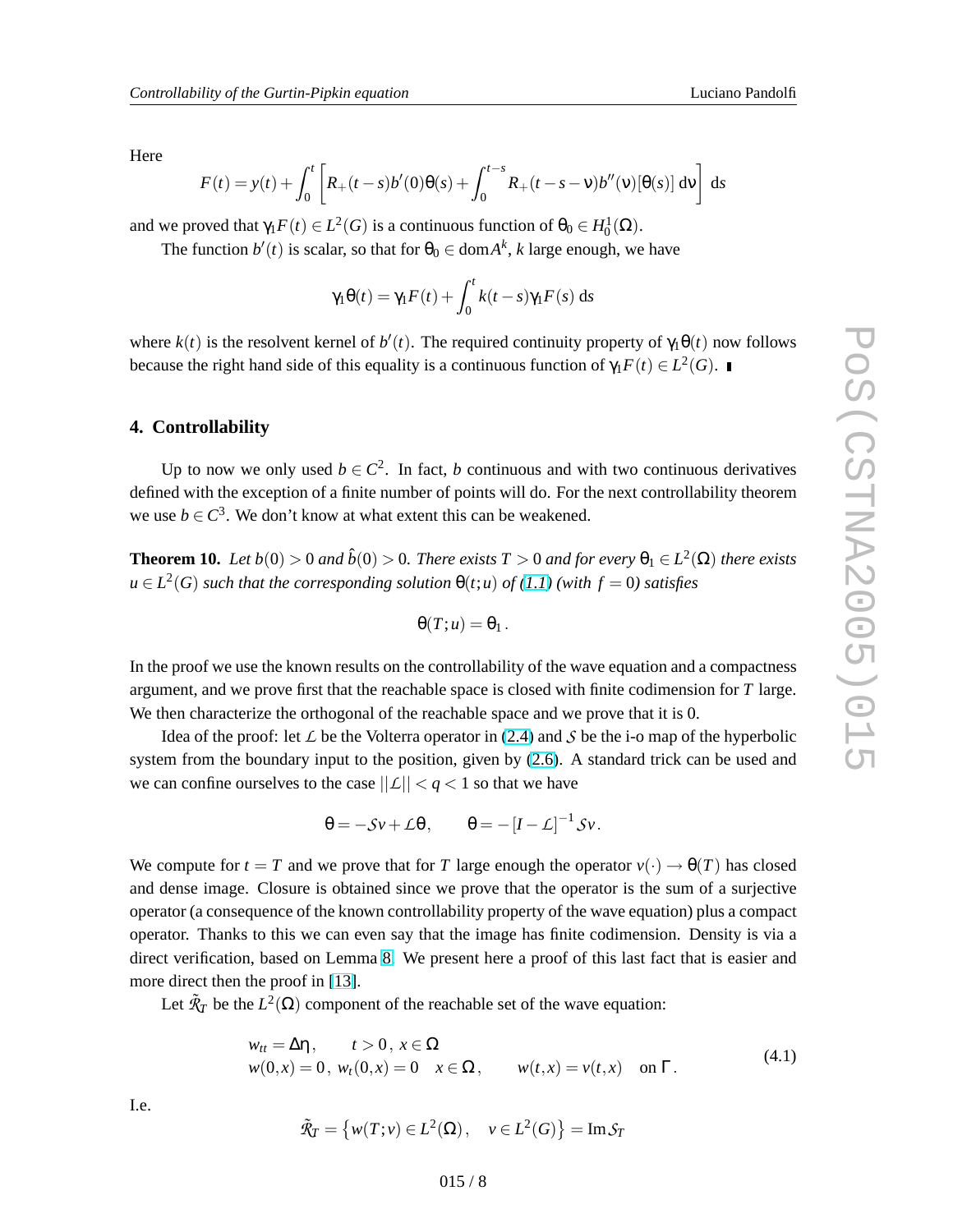<span id="page-8-0"></span>where

$$
S_T v = A \int_0^T S(T - s) Dv(s) \, ds.
$$

It is known that for *T* large we have  $\tilde{\mathcal{R}}_T = L^2(\Omega)$  while we recall

$$
\Theta(t;v) = \mathcal{A} \int_0^t R_-(t-s)Dv(s) \, ds + \mathcal{L}\Theta
$$

where

$$
(\mathcal{L}\theta)(t) = \int_0^t L(t-s)\theta(s) \, ds.
$$

It is convenient to represent  $\mathcal{L} = \mathcal{L}_1 + \mathcal{L}_2$  where

$$
\left(\mathcal{L}_1\theta\right)(t) = \int_0^t \left[ b'(t-s)\theta(s) - \int_0^{t-s} R_+(t-s-v)b''(v)[\theta(s)] dv \right] ds
$$
  

$$
\left(\mathcal{L}_2\theta\right)(t) = b'(0) \int_0^t R_+(t-s)\theta(s) ds.
$$

A standard trick can be used to obtain that the both the operator  $\mathcal{L}_1$ ,  $\mathcal{L}_2$ :  $C(0,T,L^2(\Omega))$  to itself have norm less then a fixed  $q < 1$ . We assume that this has already been

The crucial lemma that we now prove is:

**Lemma 11.** *For every*  $T > 0$  *there exists a bounded boundedly invertible operator*  $J_T$  *in*  $L^2(G)$  *and*  $a$  *compact operator*  $K_T$  *from*  $L^2(G)$  *to*  $L^2(\Omega)$  *such that* 

$$
\mathcal{R}_T = \text{im}\left\{\mathcal{S}_T J_T + \mathcal{K}_T\right\}.
$$
\n(4.2)

The condition  $b \in \mathbb{C}^3$  is used in order to make sense of the integration by parts needed in the proof of this lemma.

We combine this with the exact controllability of the wave equation and we get

#### **Theorem 12.** *There exists*  $T > 0$  *such that the reachable set*  $\mathcal{R}_T$  *is closed with finite codimension.*

Moreover, due to the shift invariance of the equation, the reachable set at *T* and we reachable set at  $T + t_0$ , obtained with inputs which are zero up to time  $t_0$ , coincide.

Now, the reachable set  $\mathcal{R}(T)$  increases with time so that

$$
\mathcal{R}_{\infty} = \bigcup_{T>0} \mathcal{R}_T = \bigcup_n \mathcal{R}_n.
$$

We recall that for large *T* the codimension of the reachable set is finite. This and Baire Theorem implies that the codimension of the reachable set is constant for *T* large enough and there exists *T* such that  $\mathcal{R}_T = L^2(\Omega)$  if and only if  $\mathcal{R}_{\infty} = L^2(\Omega)$ .

Now we characterize the elements of  $[\mathcal{R}_{\infty}]^{\perp}$  (a finite dimensional subspace of  $L^2(\Omega)$ ) by using the adjoint equation

$$
\xi_t = -\int_t^T b(s-t) \Delta \xi(s) \, ds, \qquad \xi_{|_{\Gamma}} = 0, \qquad \xi(T) = \xi_0 \tag{4.3}
$$

equivalently

$$
y_t = \int_0^t b(t-s)\Delta y(s) ds
$$
,  $y_{|_{\Gamma}} = 0$ ,  $y(0) = \xi_0$ . (4.4)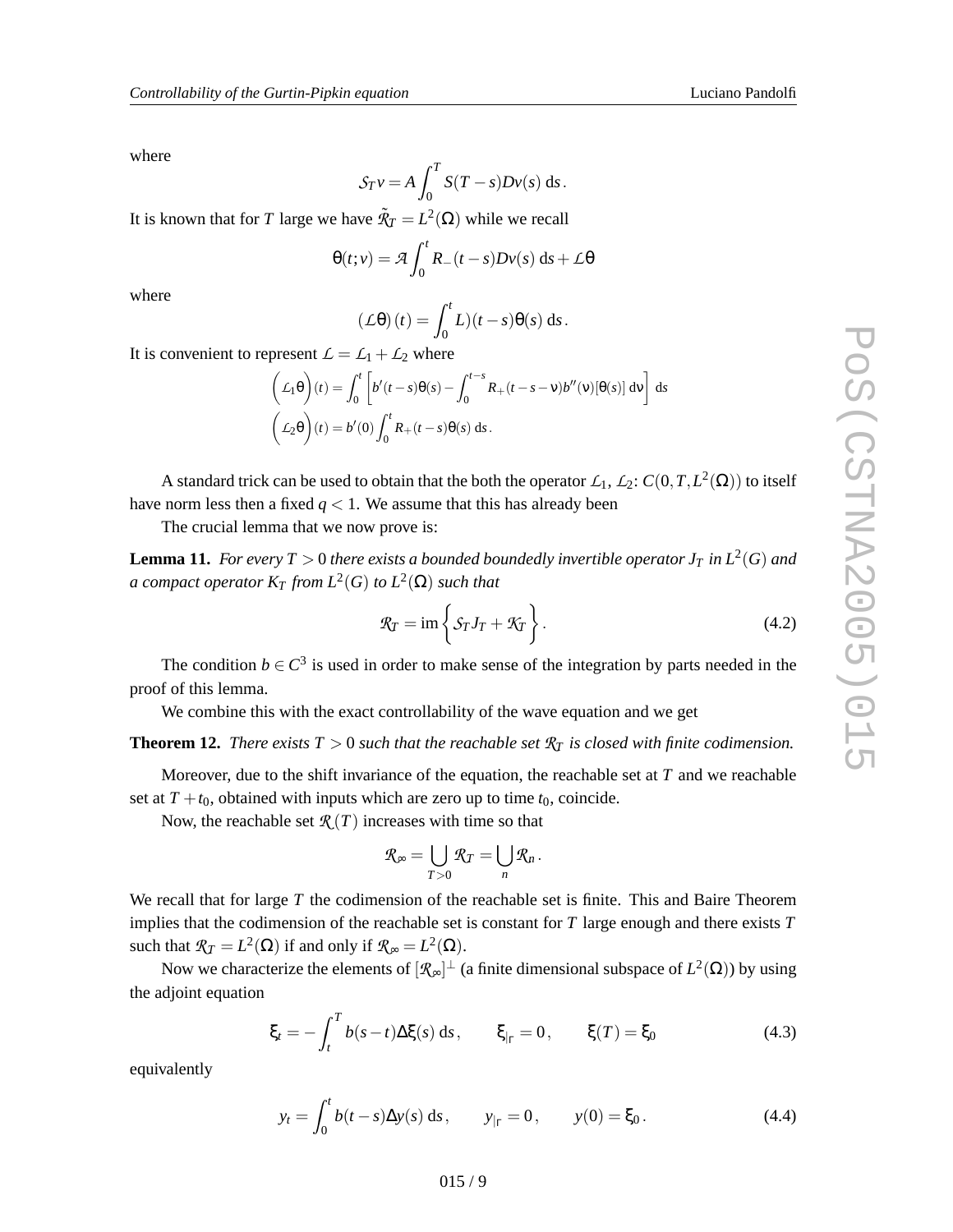**Theorem 13.** *The vector*  $\xi_0 \in L^2(\Omega)$  *belongs to*  $[\mathcal{R}_T]^{\perp}$  *if and only if the solution*  $\xi(t)$  *of equation [\(4.3\)](#page-8-0) satisfies*

$$
\gamma_1 \int_t^T b(r-t) \xi(r,x) \, \mathrm{d}r = 0 \qquad 0 \le t \le T \,. \tag{4.5}
$$

*equivalently if the solution y*(*t*) *to Eq. [\(4.4\)](#page-8-0) satisfies*

$$
\gamma_1 \int_0^t b(t-s) y(s, x) \, ds = 0 \qquad 0 \le t \le T. \tag{4.6}
$$

We now take a more direct route then in [\[13\]](#page-10-0). We want to prove that if  $\xi_0 \in R_{\infty}^{\perp}$  then  $\xi = 0$ . We know that condition (4.6) holds for the solution of [\(4.4\)](#page-8-0), for every  $t > 0$ . The idea now is to take the Laplace transform of  $\gamma_1(b \star y)$ , which must be zero, and to use this to deduce that  $y = 0$ . Unfortunately however we cannot apply an element of  $H^{-1}$  to  $e^{-\lambda t}$ , which is not zero for  $t = 0$ . We bypass this problem by applying  $\gamma_1(b \star y)$  to  $[e^{-\lambda t} - e^{-\sigma t}]$  where  $\sigma \in \mathbb{R}$  is fixed (large enough). We first use  $\xi_n \to \xi_0$ ,  $\xi_n$  regular, so that  $\gamma_1(b \star y)$  converges to zero in  $H^{-1}$  and (the first integral denotes duality pairing and  $\star$  denotes the convolution)

$$
0=\int_0^{+\infty} [e^{-\lambda t}-e^{-\sigma t}]\gamma_1(b(\cdot)\star y(\cdot;\xi_0))=\lim \int_0^{+\infty} [e^{-\lambda t}-e^{-\sigma t}]\gamma_1(b\star y(t;\xi_n)).
$$

This equality makes sense when the pairing is between  $H_0^1(0,T)$  and  $H^{-1}(0,T)$  but it is easy to see that the limit for  $T \to +\infty$  exists provided that  $\Re e \lambda$  and  $\sigma \in \mathbb{R}$  are large enough.

For ξ*<sup>n</sup>* regular the second integral is easily computed

$$
\gamma_1 \left\{ \hat{b}(\lambda) [\lambda I - \hat{b}(\lambda) A]^{-1} \xi_n - \hat{b}(\sigma) [\sigma I - \hat{b}(\sigma) A]^{-1} \xi_n \right\}
$$
  
= 
$$
\left[ \frac{\sigma}{\hat{b}(\sigma)} - \frac{\lambda}{\hat{b}(\lambda)} \right] \gamma_1 \left\{ \left( \frac{\lambda}{\hat{b}(\lambda)} I - A \right)^{-1} \left[ \frac{\sigma}{\hat{b}(\sigma)} I - A \right]^{-1} \xi_n \right\}
$$

It is known that  $\gamma_1$  when applied to elements of the domain of *A* is given by  $-D^*A$  so that the last expression is a continuous function of  $\xi$ : its limit for  $\xi_n \to \xi_0$  is

$$
\left[\frac{\sigma}{\hat{b}(\sigma)} - \frac{\lambda}{\hat{b}(\lambda)}\right]\gamma_1\left\{ \left(\frac{\lambda}{\hat{b}(\lambda)}I - A\right)^{-1}\left[\frac{\sigma}{\hat{b}(\sigma)}I - A\right]^{-1}\xi_0.\right\}
$$

and, as we noted, this is zero. Hence we have

$$
\gamma_1\left(\frac{\lambda}{\hat{\delta}(\lambda)}I-A\right)^{-1}\Xi=0\,,\qquad \Xi=[\sigma I-\hat{b}(\sigma)A]^{-1}\xi_0\in\text{dom}A\,.
$$

This equality holds for every  $\lambda \in C$  with the exception of a discrete set, where  $\lambda/\hat{b}(\lambda)$  takes values in the spectrum of *A* and a suitable but fixed value of σ.

We recall that  $\hat{b}(0) > 0$  and  $\hat{b}(\lambda)$  is real for  $\lambda$  real. Hence, any positive  $z^2$  (close to zero) has the form  $\lambda/\hat{b}(\lambda)$  for  $\lambda$  on a suitable interval of the real axis. It follows that for such values of *z*, hence for every *z* by analytic continuation, we have

$$
\gamma_1(z^2I-A)^{-1}\Xi_0=0.
$$

Now,  $\hat{w}(\lambda) = (z^2I - A)^{-1} \Xi_0$  is the Laplace transform of the solution  $w(t)$  of the *wave* equation [\(1.3\)](#page-1-0) with